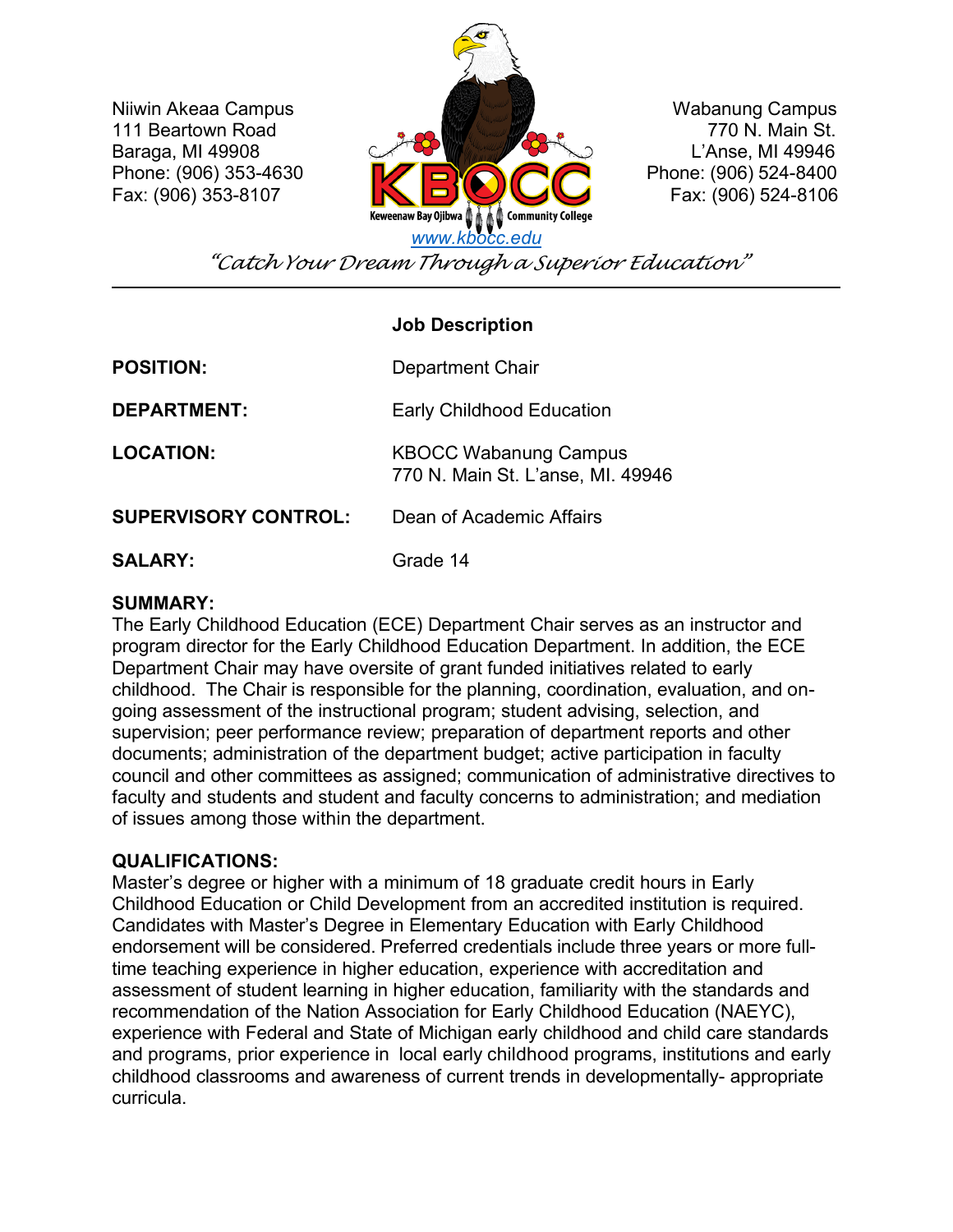# **RESPONSIBILITIES:**

- Teach a full-time course load within the department (may be combined with funding from grant initiative for additional hours per week).
- Use proficiently the MS Office suite, internet and other hardware and software as needed.
- Assist with the development and implementation of the academic strategic plan within the department, particularly in the areas of recruiting, course transferability, and articulation.
- Manage departmental planning and evaluation.
- Participate in recruitment of culturally diverse adjunct faculty in consultation with the Dean and full-time faculty of the college.
- Recommend appropriate materials, such as instruction equipment, learning resources and computer software, for the department.
- Seek external funding for projects related to the department.
- Represent the college/department within the community at various functions.
- Employ excellent written and oral communication skills.
- Possess or quickly acquire knowledge of college policies and procedures.
- Collaborate effectively in teams.
- Take initiative to engage work and responsibility to achieve desired outcomes.
- Demonstrate interest in development of multiple modalities in teaching and learning.
- Must be able to lift 50 lbs., ability to bend and ability to stand for long periods of time.
- Possesses minimum standards of character: Must not have been found guilty of, or entered a plea of nolo contendere or guilty to any felonies offense or 2 or more misdemeanor offenses involving (under federal, state, or tribal law; violations from other states will be interpreted according to the Michigan Penal Code):

Crimes of violence **Sexual assault** Molestation Exploitation Contact with or prostitution Offenses committed against children Child abuse or neglect

# **DUTIES:**

- Advise and mentor departmental majors, including student organizations.
- Manage departmental academic affairs to include the class schedule, syllabi, incorporation of Ojibwa content throughout the program, course inventory, and catalog.
- Plan and conduct assessment of student learning.
- Supervise and mentor adjunct faculty within the department.
- Manage budget, capital and physical equipment of the departments.
- Coordinate textbook selection within the department.